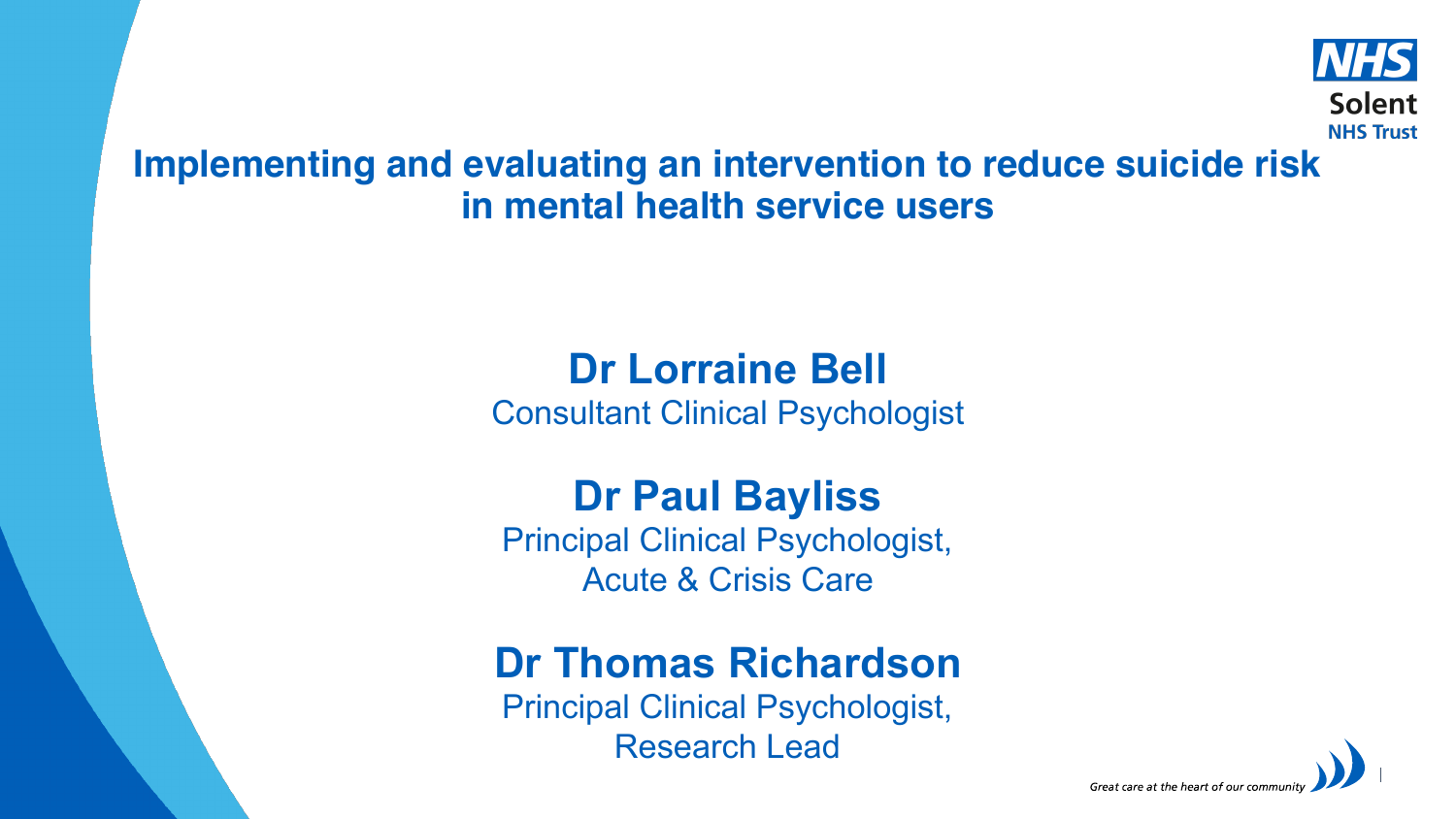



# • Eoin Galavan, Clinical and Counselling Psychologist and CAMS-Care Consultant

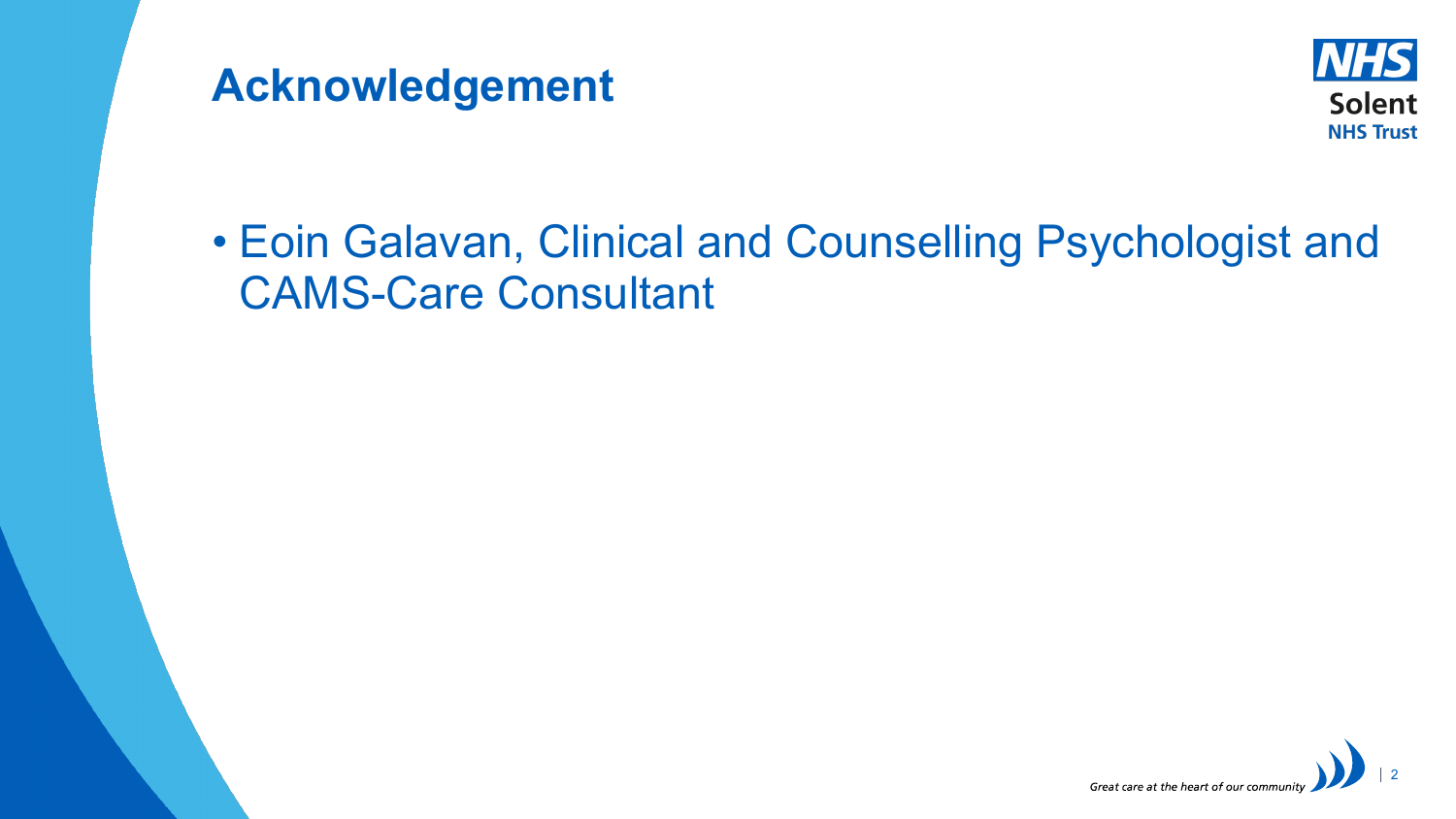# **The context**



- Suicide is a personal and societal tragedy.
- 6,500 suicides per year in the UK; around 18 per day.
- Unclear how the COVID-19 pandemic will impact this.
- National and local policy emphasises suicide prevention (e.g. NHS-England Five Year Forward View and Long-term Plan; WHO Mental Health Action Plan.)
- Most people who complete suicide are found to have a diagnosable mental health condition.

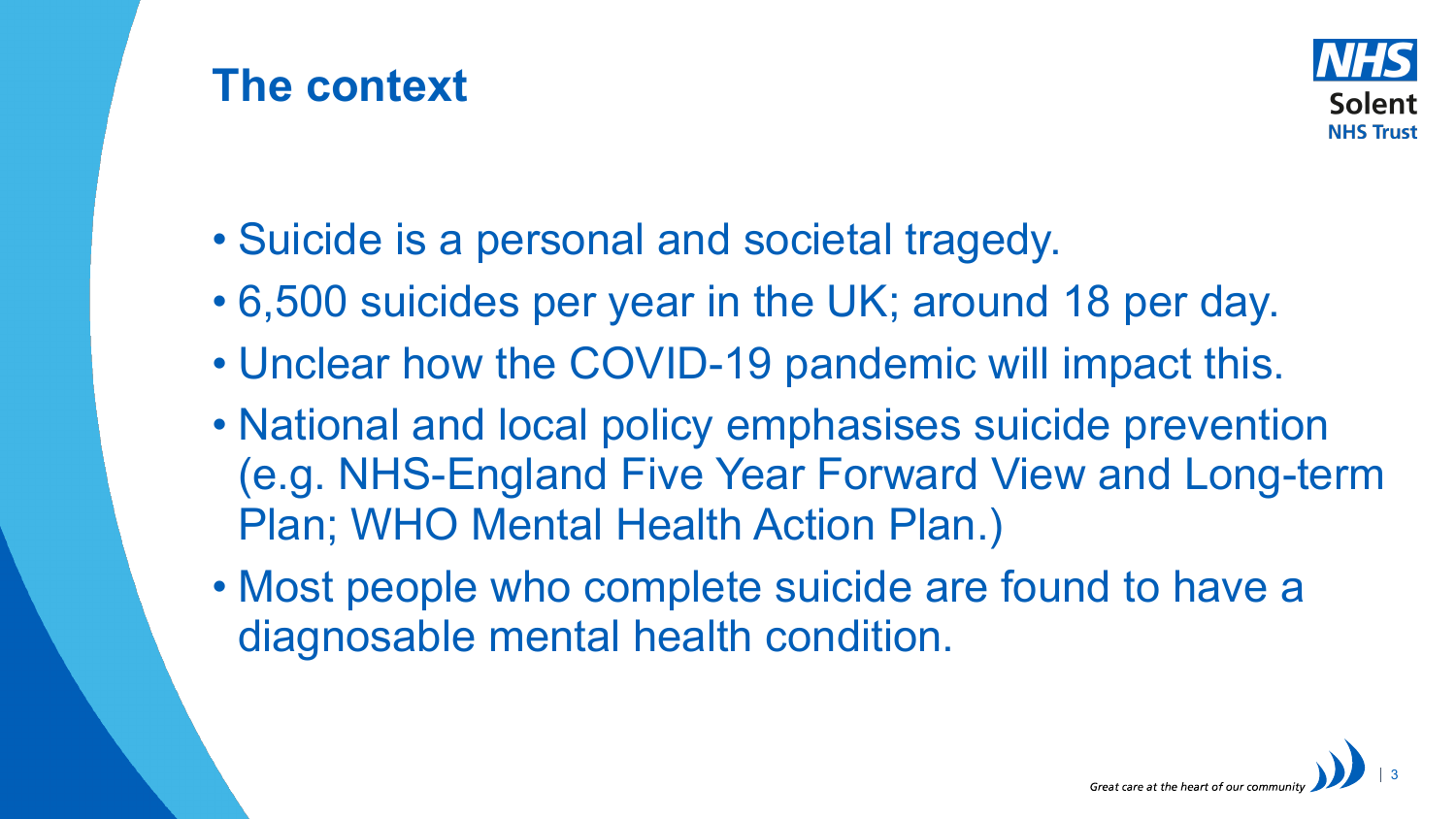## **The intervention**





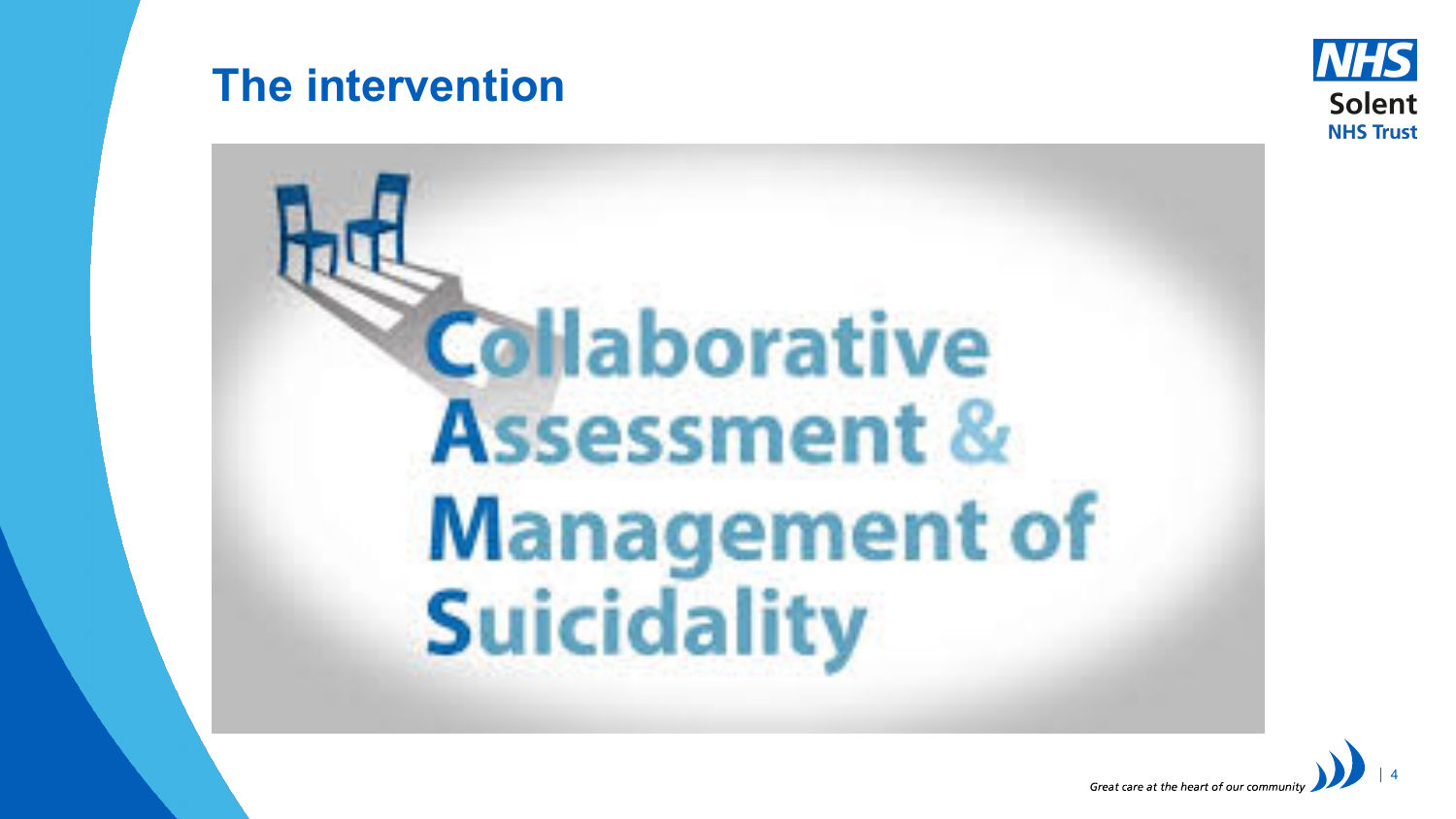# **The intervention**



- A comprehensive and collaborative assessment of suicide risk, encouraging empathy for suicidal states.
- A shared framework for identifying direct and indirect drivers to suicide, and addressing them using a clinician's existing skills.
- Outpatient-oriented, aiming to keep people out of hospital wherever possible.
- Incorporates a collaboratively-developed safety plan.
- Assessment and documentation of risk at every contact.

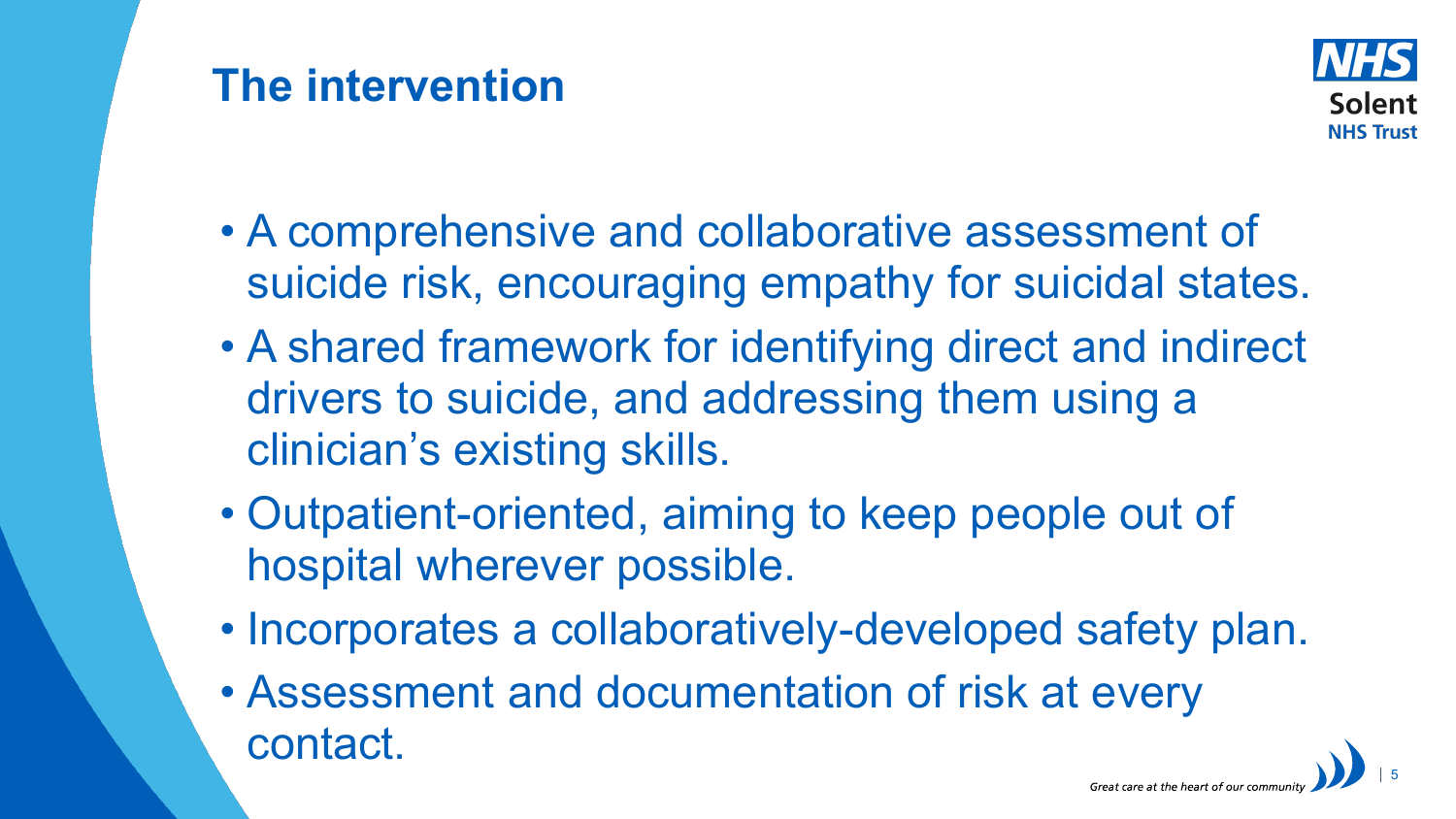# **Existing evidence for the CAMS approach**



- CAMS is supported by evidence from randomised controlled trials and effectiveness studies in several countries and in several clinical populations.
- Several studies show a positive effect on clinicians' confidence in working with suicide risk.

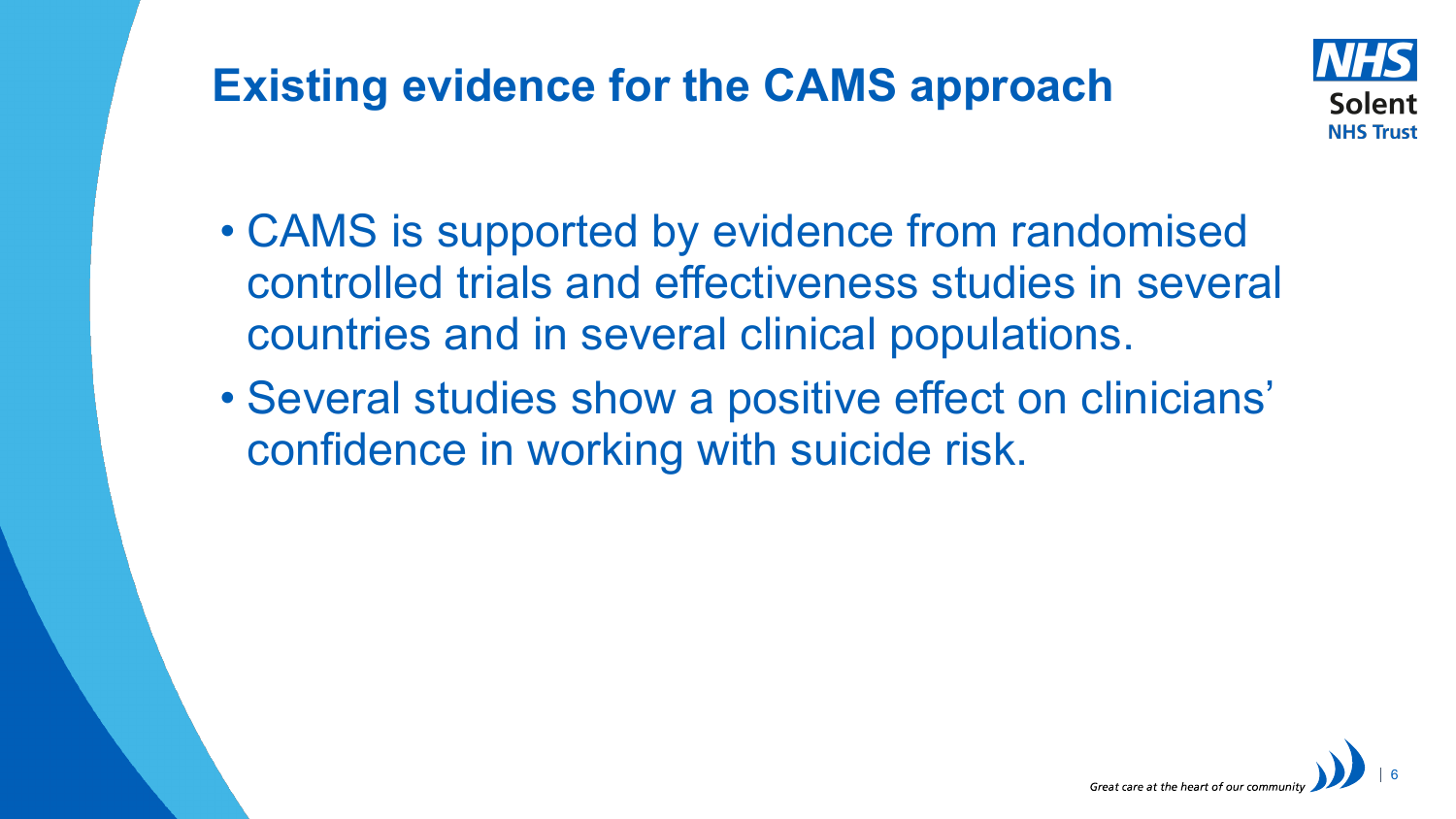# **Implementation in Solent NHS Trust**



- A two-day training in January 2020, covering the CAMS model and a refresher on skills to address drivers of suicide.
- On-going supervision (external then peer.)
- Many CAMS sessions have been offered remotely during COVID-19.
- A further training day has recently been offered to all remaining qualified staff (September 2020.)

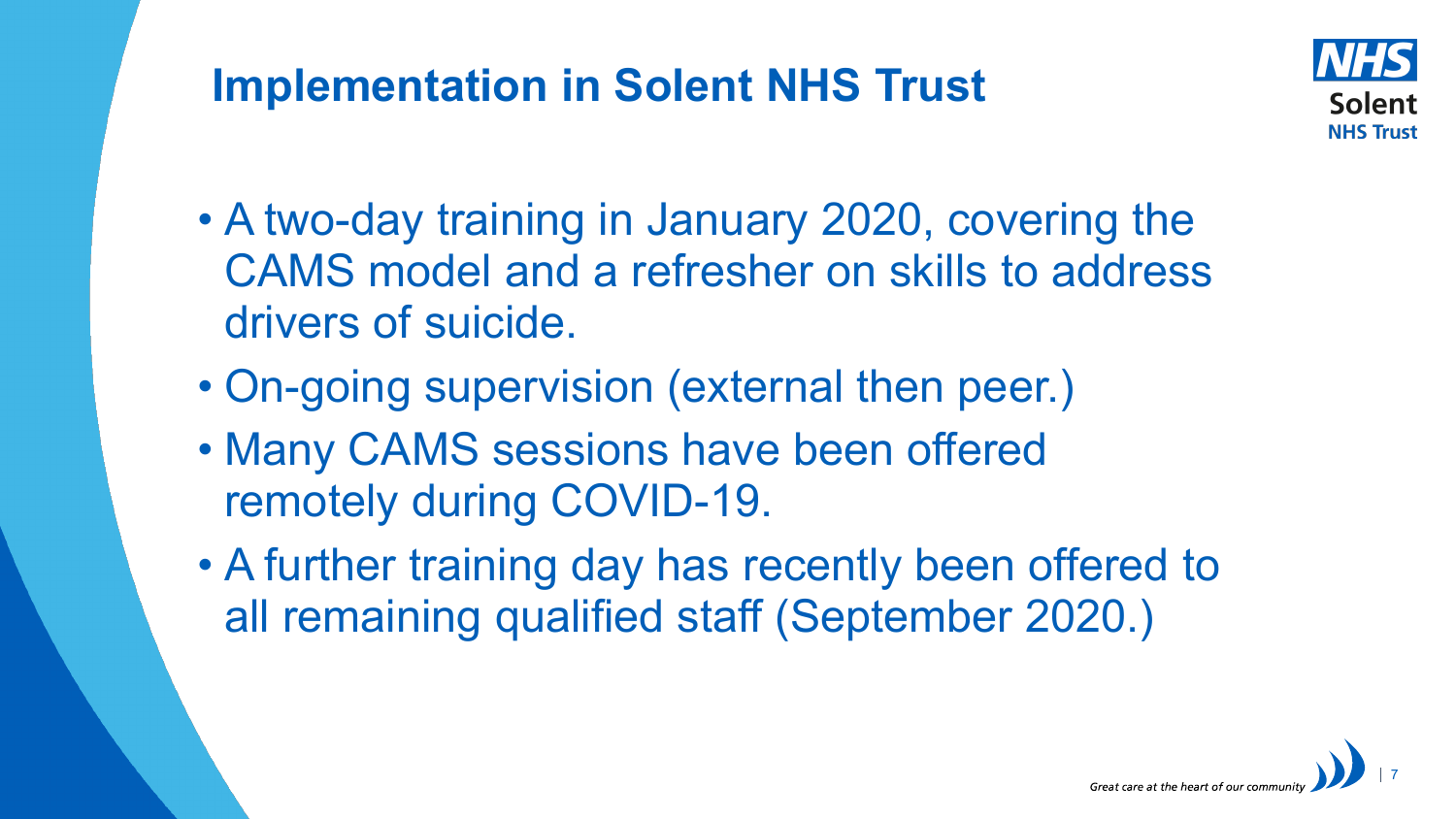## **Evaluation**



- A survey was sent around one month after training.
- Data collected with clients during treatment were analysed.

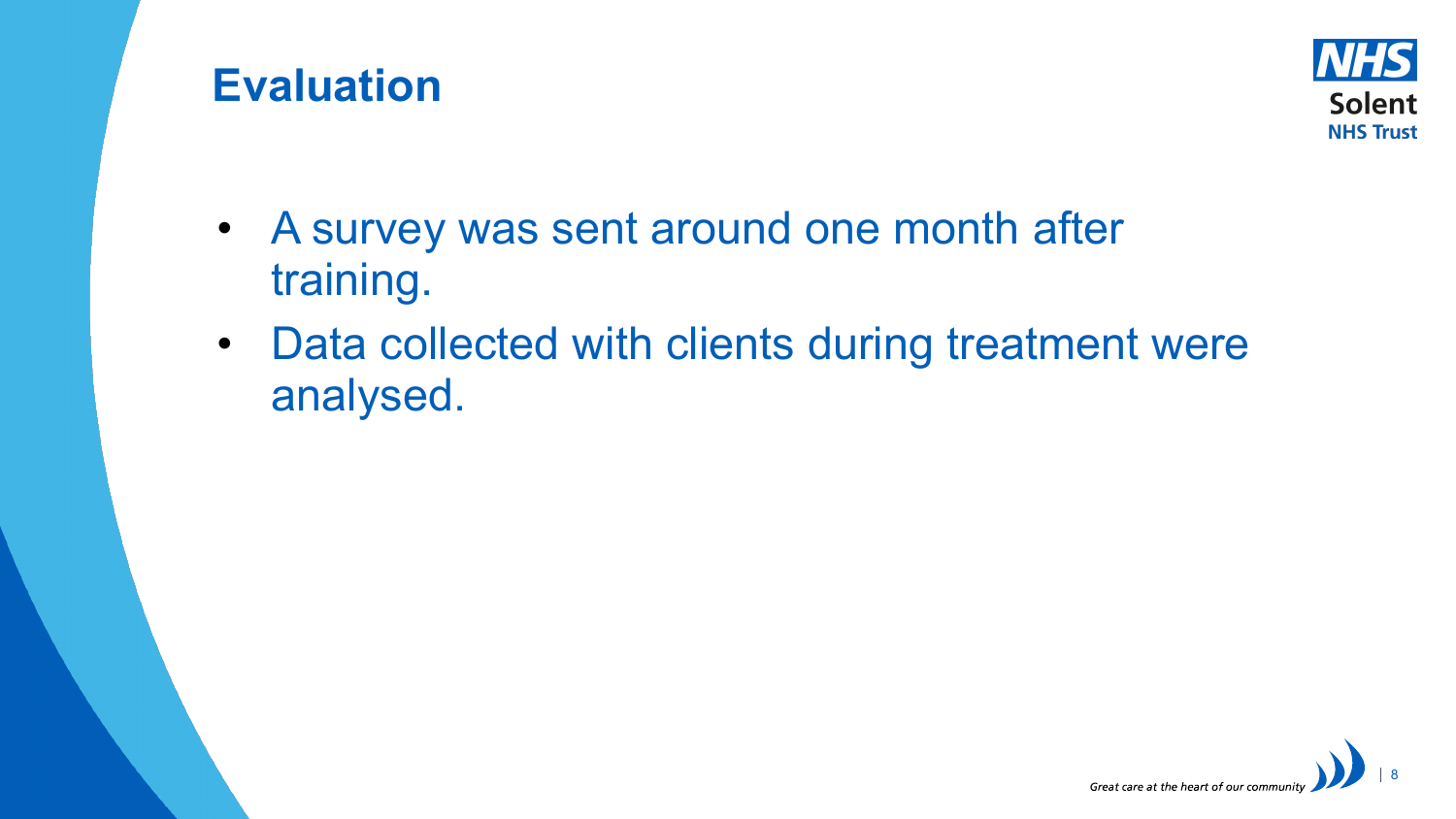# **Training survey**



• Poor response rate  $(33%)$  – possibly as it coincided with emerging phase of COVID-19.

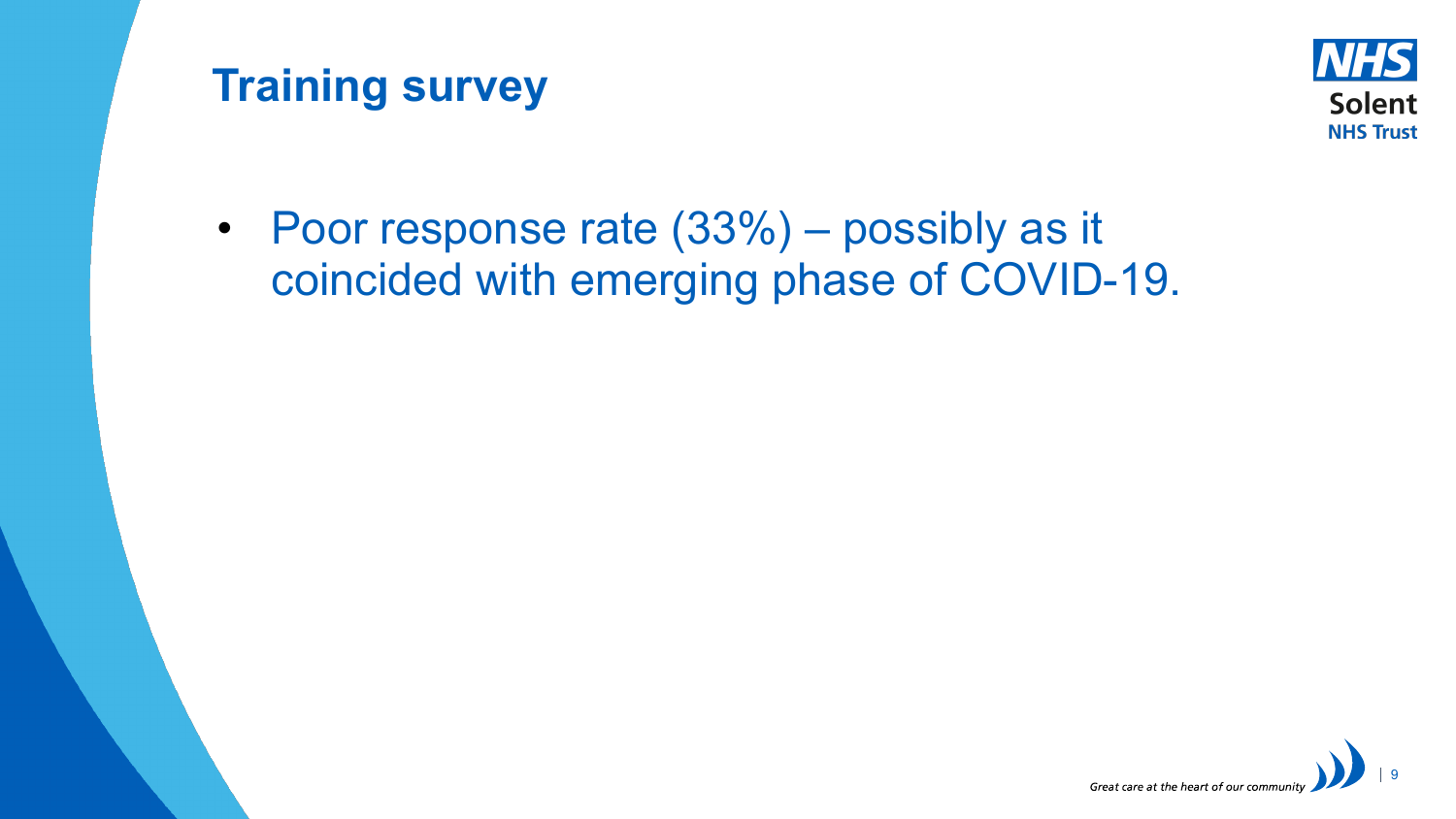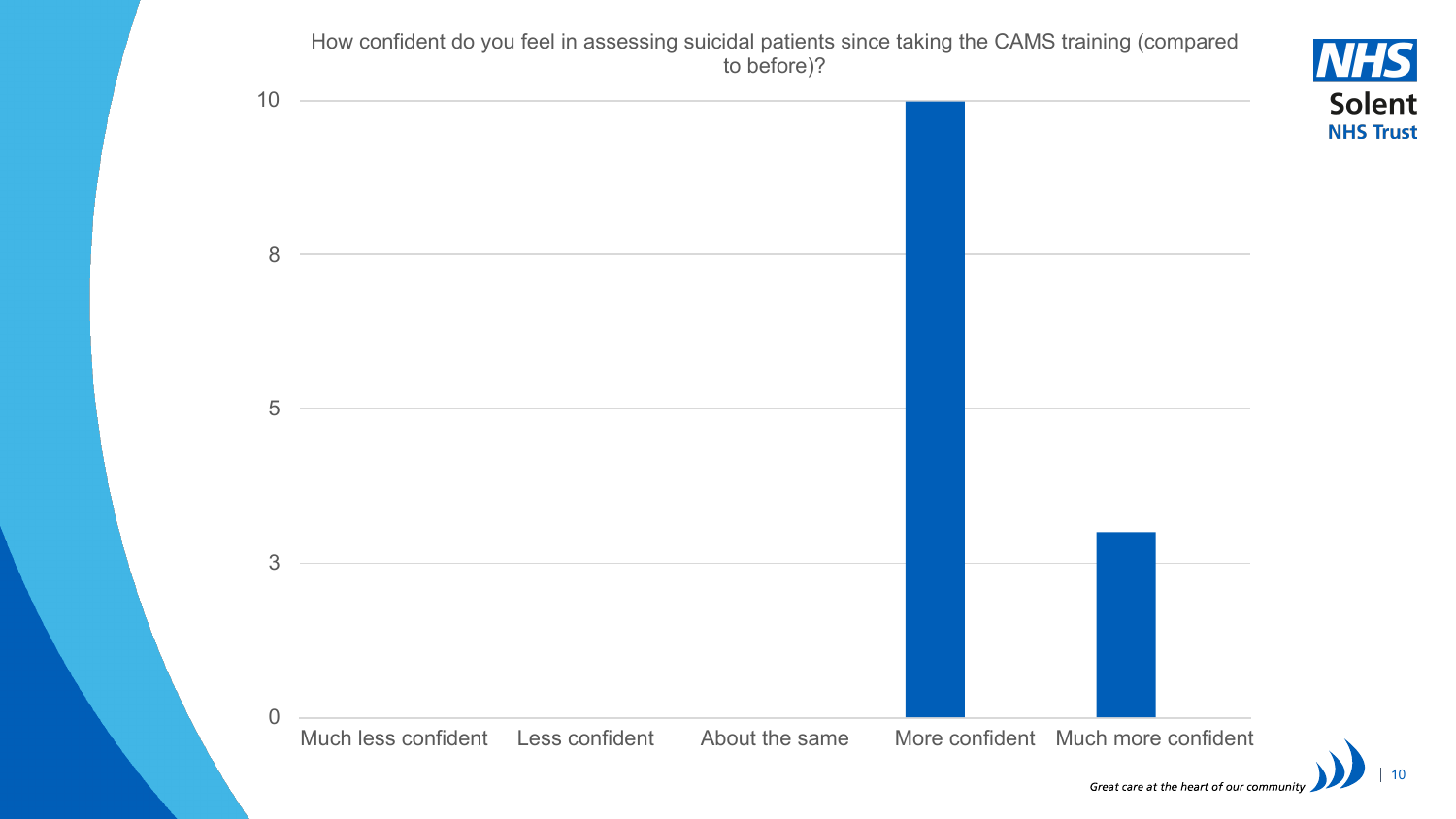

11

Great care at the heart of our community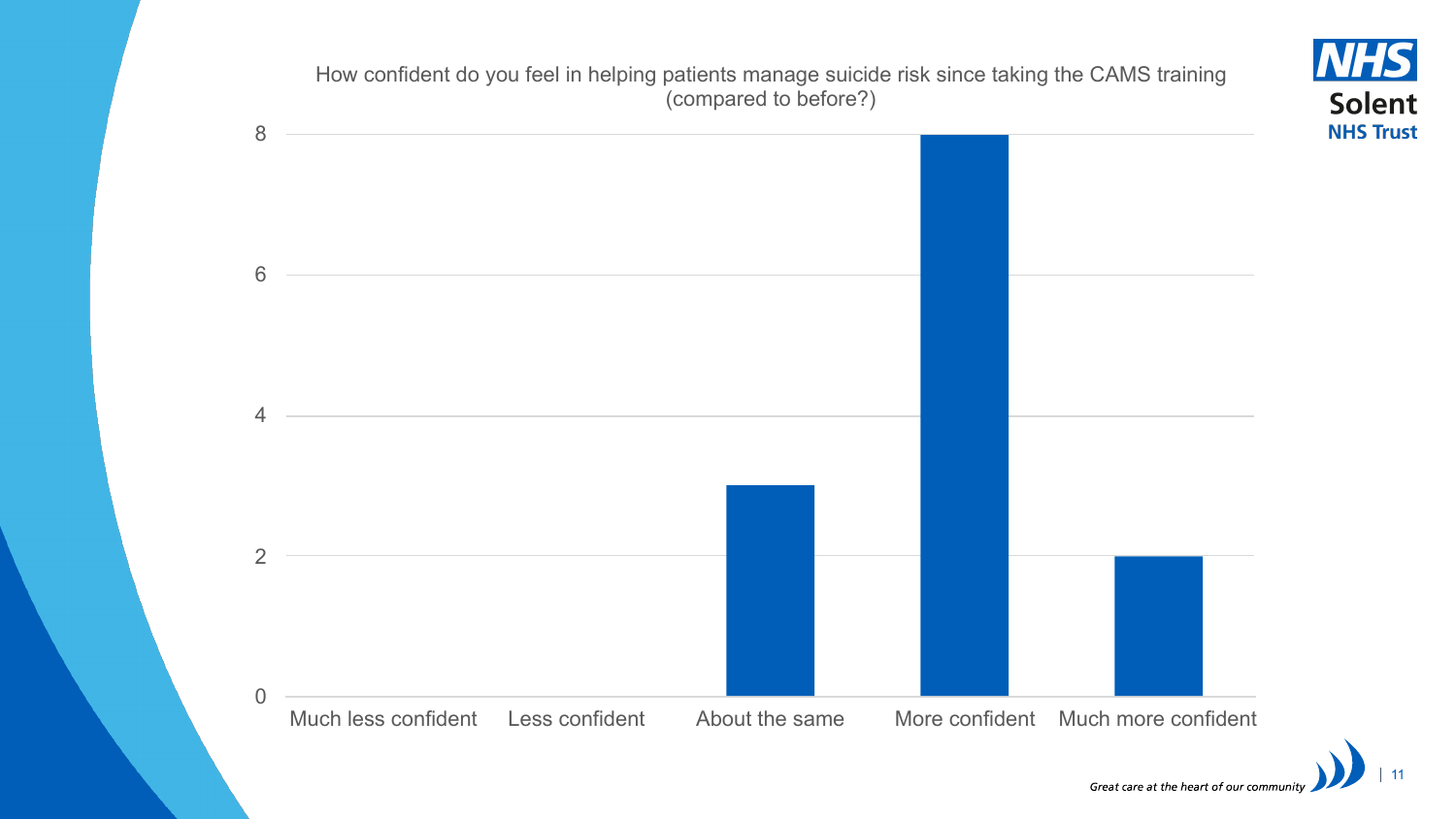



- **Are you doing anything differently with your patients since taking the CAMS training?**
- $\triangleright$  Working more collaboratively (7)
- $\triangleright$  Focusing more on drivers to suicide (6)
- $\triangleright$  More robust safety planning (3)
- $\triangleright$  Talking about suicide outside of acute crises (1)

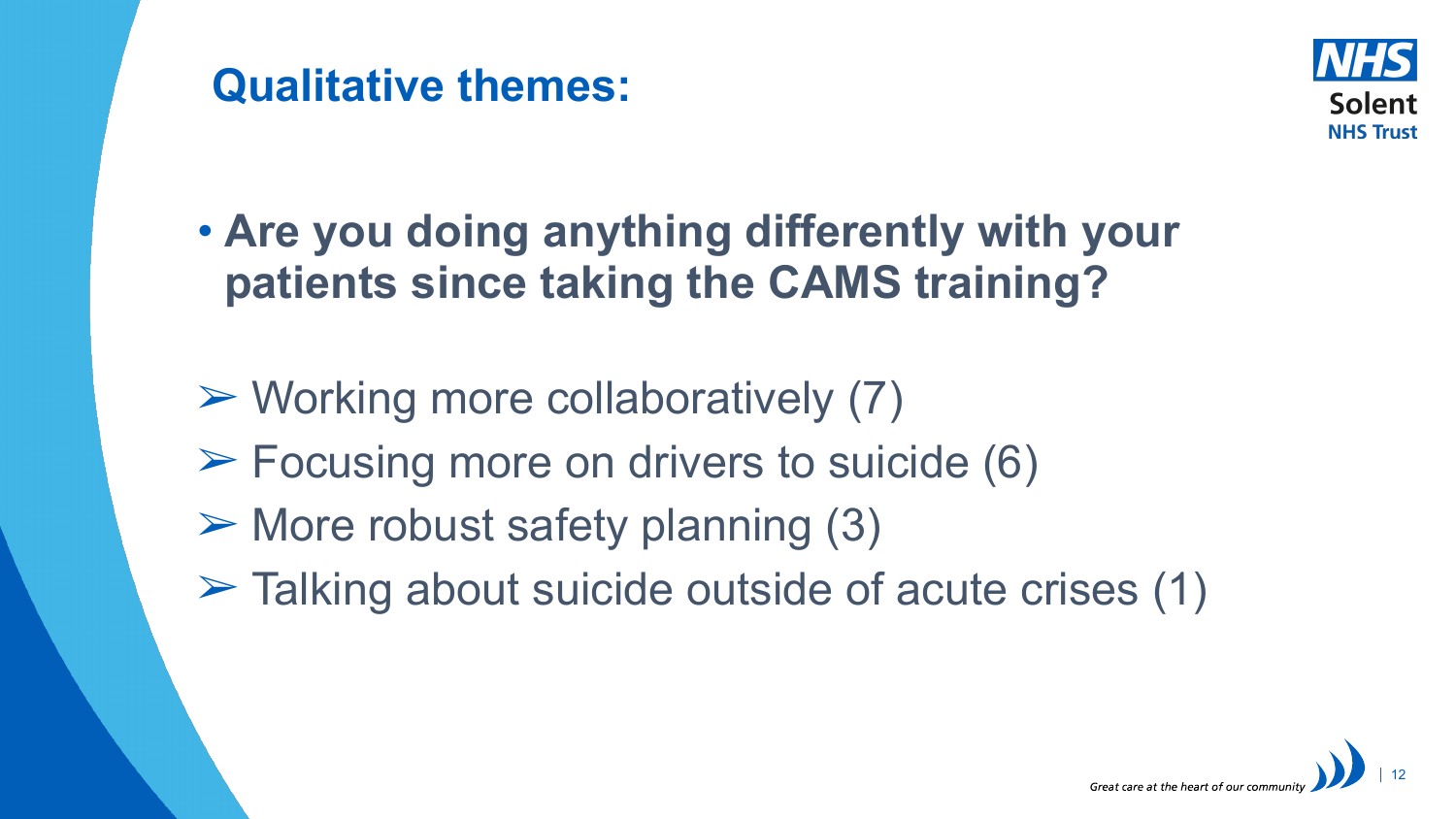



• **What obstacles have you experienced to using CAMS with your patients?**

- $\triangleright$  Time / role pressure (6)
- $\triangleright$  Remote working (4)
- $\triangleright$  Difficulty identifying drivers (2)
- $\triangleright$  Lacking skills to address drivers (2)
- $\triangleright$  Difficulty engaging patient (1)

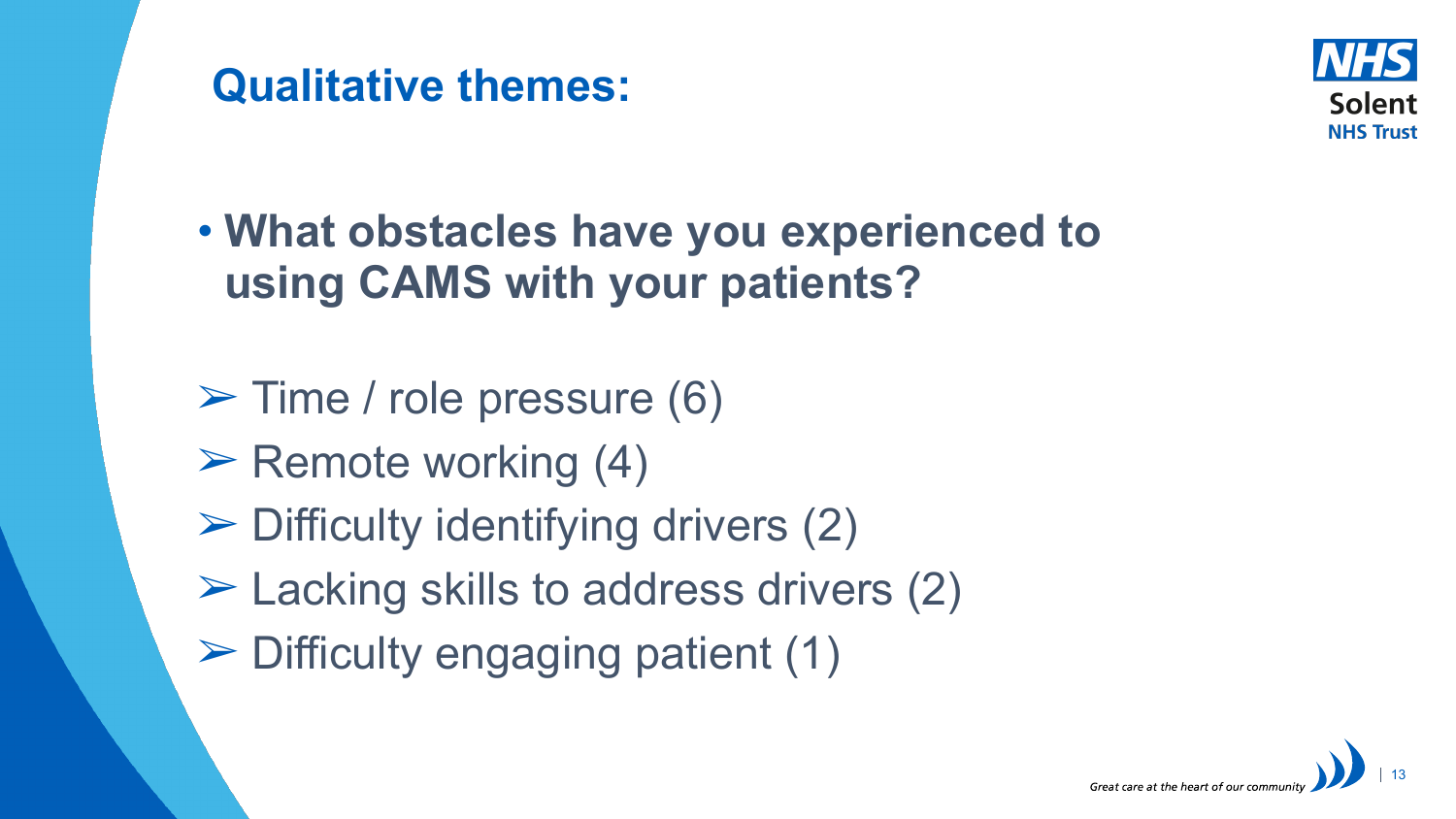



• **What would help you use CAMS with your patients more effectively?**

 $\triangleright$  Practice (5)

- $\triangleright$  Supervision / discussion with colleagues (3)
- ➢ More training on addressing drivers (2)
- $\triangleright$  Reviewing training materials (1)

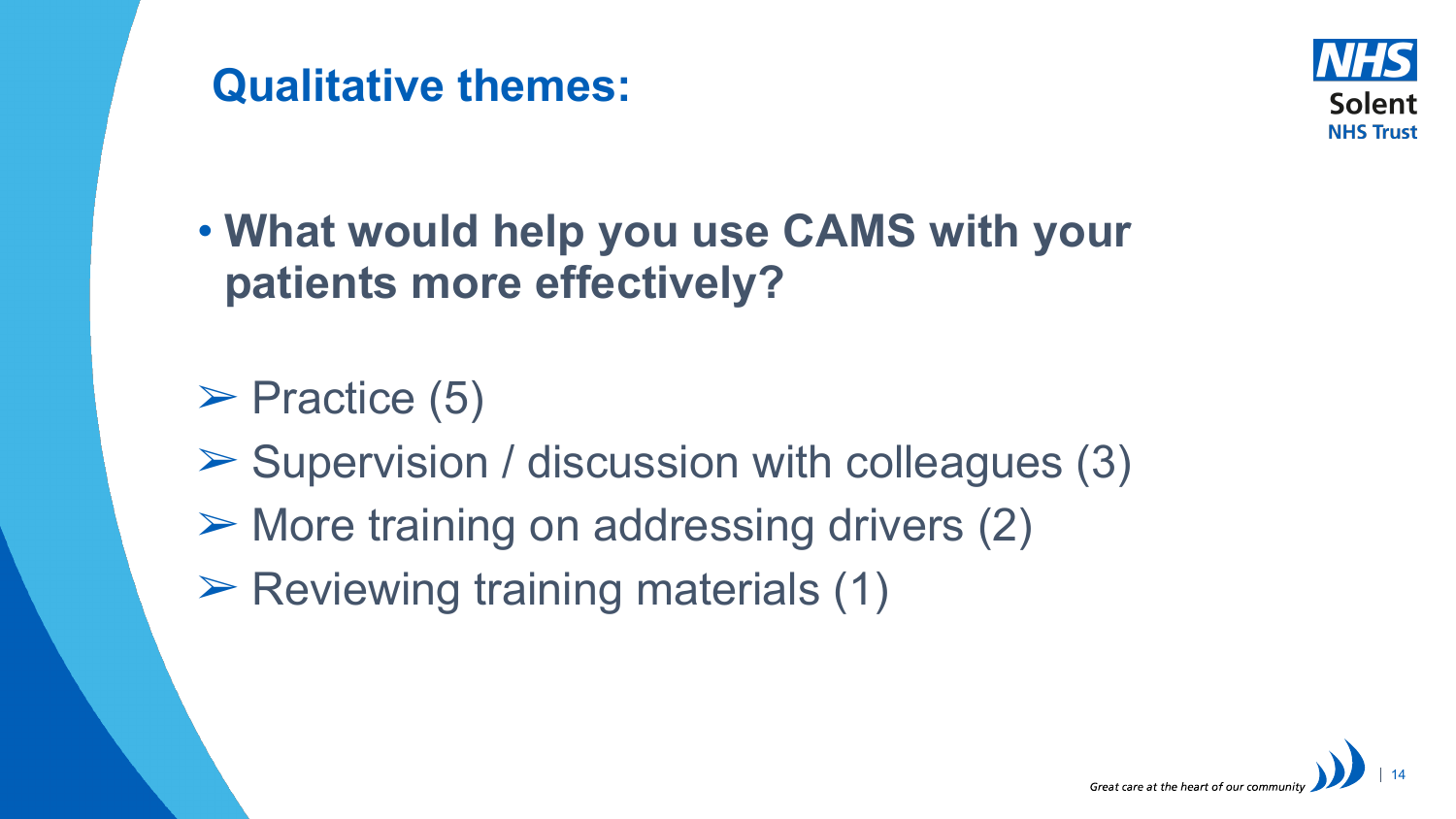# **Analysis of CAMS data**



• Twenty cases with complete data were analysed.

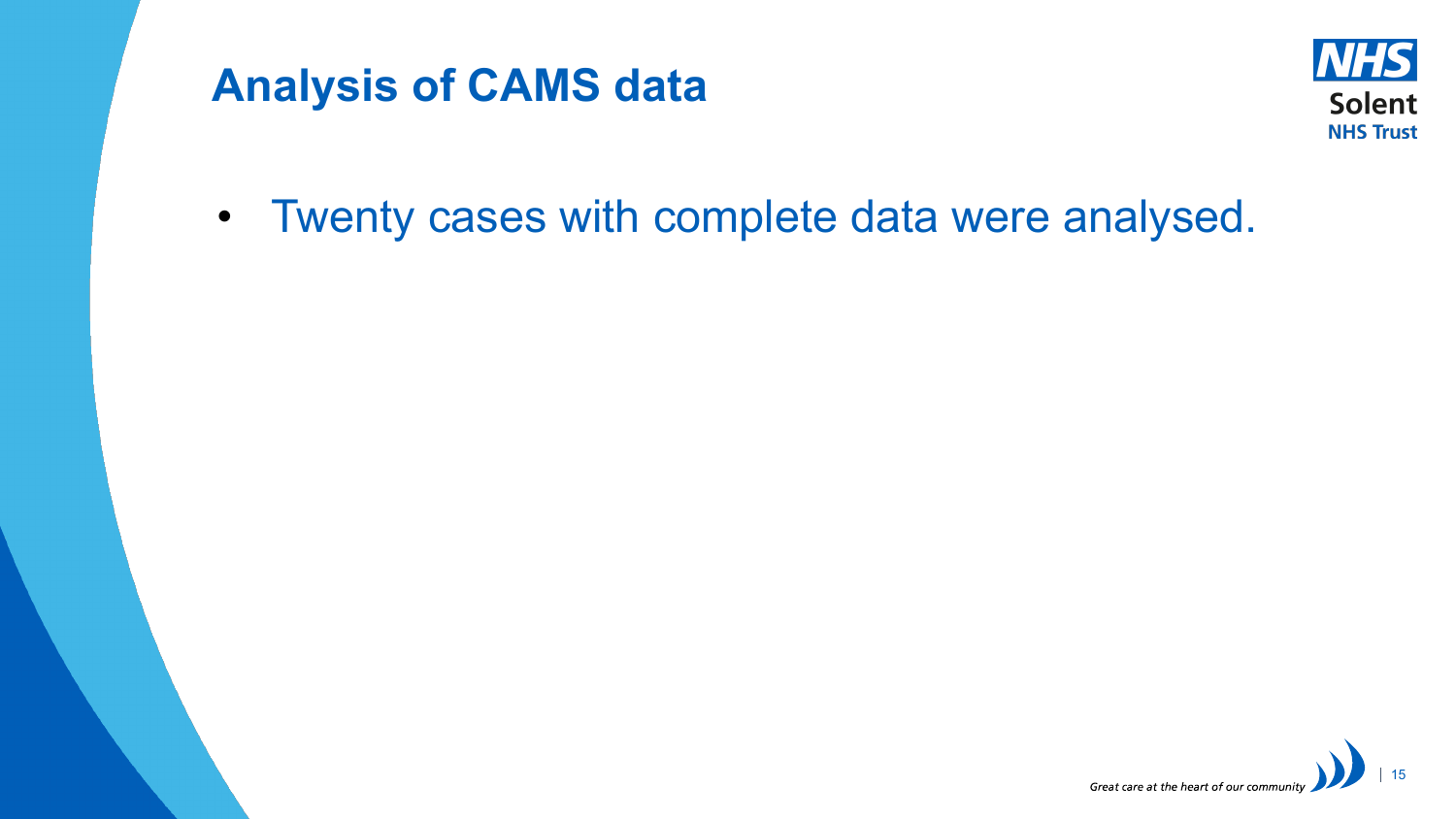# **Engagement**



- **The number of sessions attended** ranged from 3 to 12, with a mean of 5.6.
- **The number of sessions missed or cancelled**  ranged from 0 to 5, with a mean of 0.6.
- **15 patients (75%) missed no sessions.**
- 19 (95%) has a planned ending to their treatment.
- One person was hospitalised.

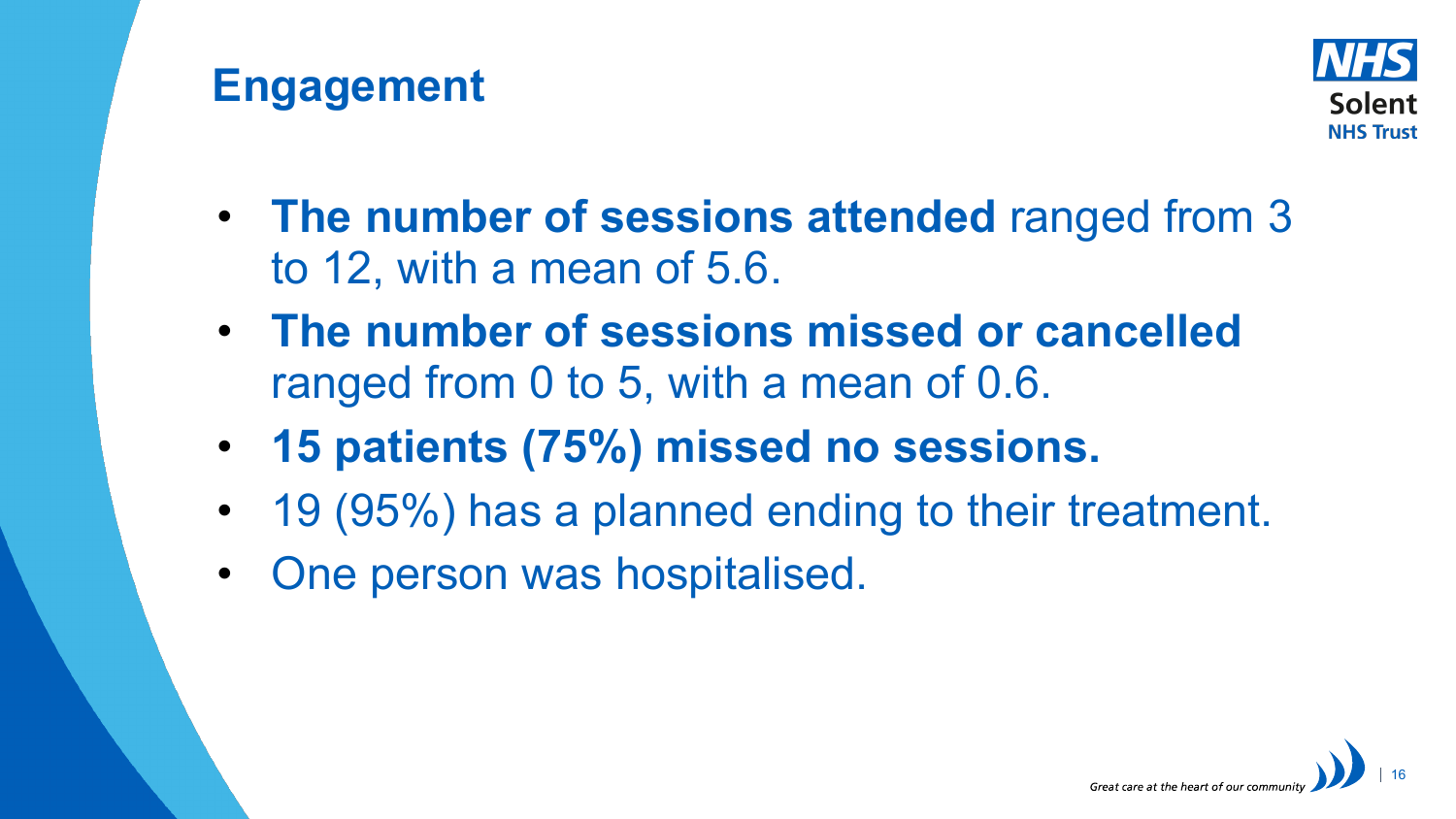## **Outcomes**



- 13 patients (65%) showed a reduction in overall suicide risk rating.
- The remaining 7 (35%) showed no change.
- No-one had an increase in suicidality.
- Overall, there was a statistically significant reduction in suicide risk (p<0.001).

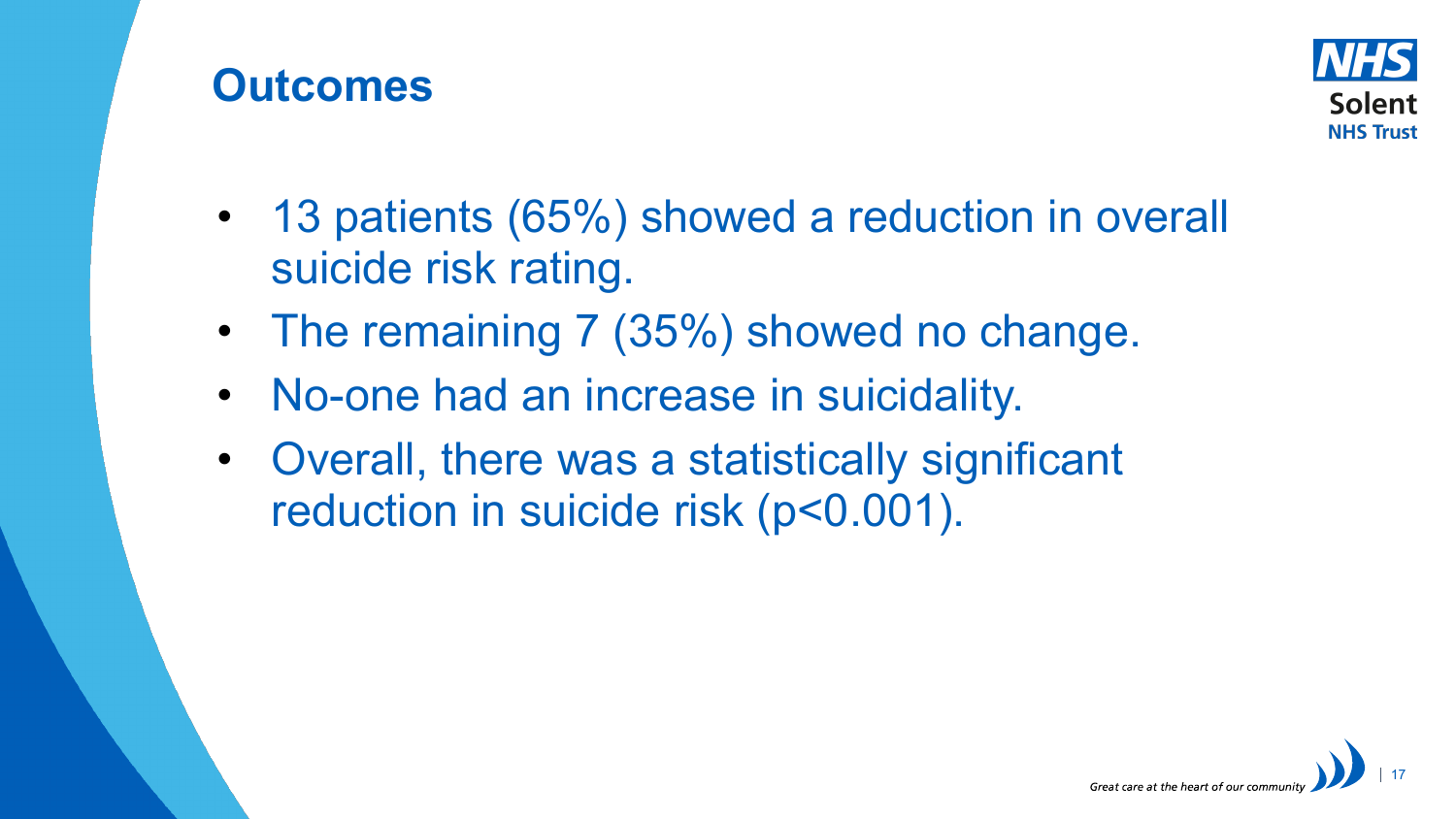# **After CAMS was completed…**



- 7 (35%) continued receiving support from their usual mental health team
- 8 (40%) had a new psychological therapies referral
- 2 (10%) continued receiving their usual mental health support and had a psychological therapies referral
- 3 (15%) were discharged to primary care